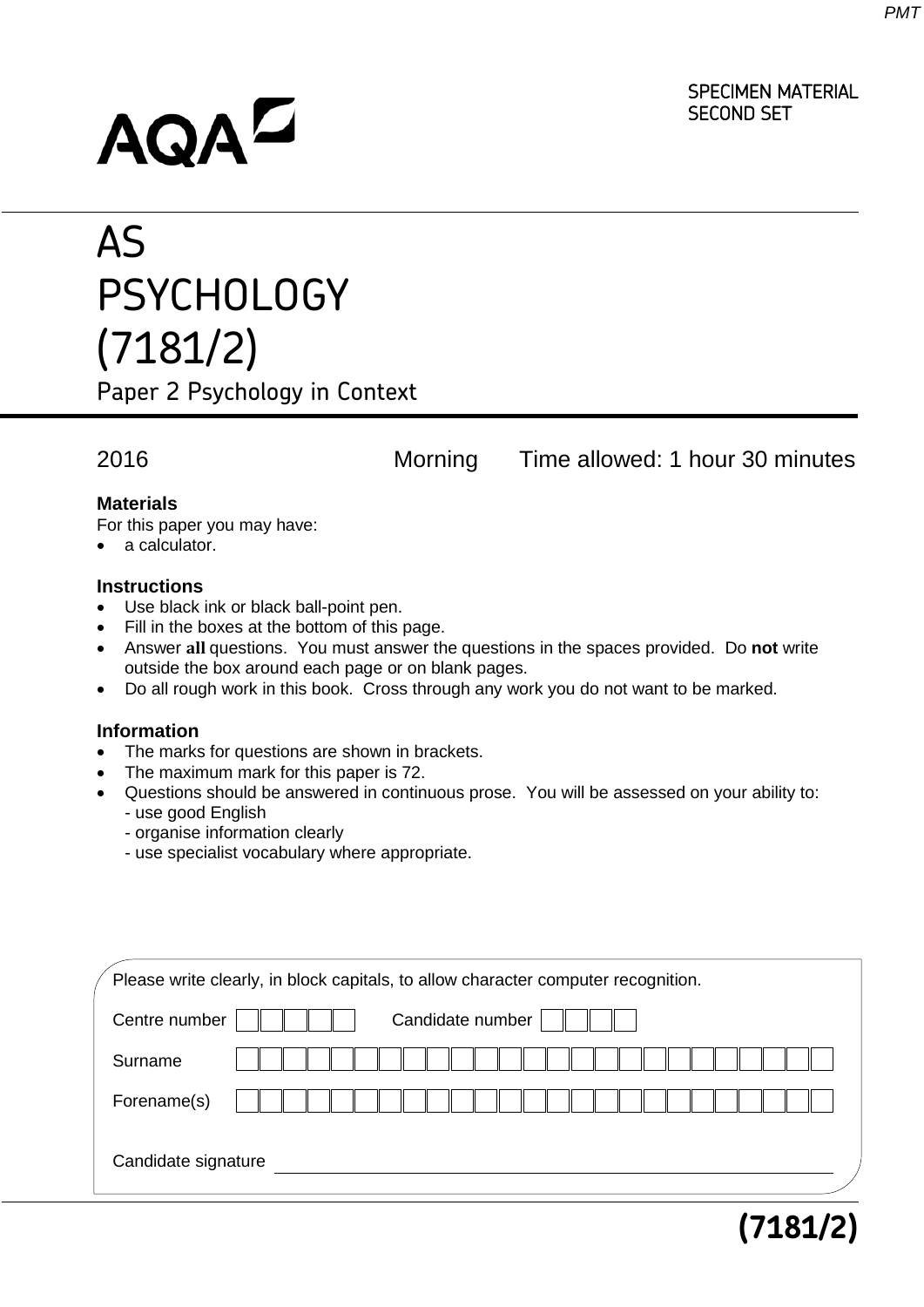|                             | <b>Section A</b>                                                                                                                                                                                                                                                                                                                                       |                      |
|-----------------------------|--------------------------------------------------------------------------------------------------------------------------------------------------------------------------------------------------------------------------------------------------------------------------------------------------------------------------------------------------------|----------------------|
|                             | <b>Approaches in Psychology</b>                                                                                                                                                                                                                                                                                                                        |                      |
|                             | Answer all questions in this section                                                                                                                                                                                                                                                                                                                   |                      |
| CORRECT METHOD<br>as shown. | For each answer completely fill in the circle alongside the appropriate answer.<br><b>WRONG METHODS</b><br>$\circledcirc$<br>$\infty$<br>$\Rightarrow$<br>If you want to change your answer you must cross out your original answer as shown. [X]<br>If you wish to return to an answer previously crossed out, ring the answer you now wish to select |                      |
|                             |                                                                                                                                                                                                                                                                                                                                                        |                      |
| $\mathbf 1$<br>0            | Which two of the following statements about the fight or flight response are correct?<br>Shade two boxes only.                                                                                                                                                                                                                                         |                      |
|                             | During the fight or flight response:                                                                                                                                                                                                                                                                                                                   |                      |
|                             | A there is a decrease in the release of adrenaline                                                                                                                                                                                                                                                                                                     |                      |
|                             | B the flow of blood is diverted from the surface of the skin                                                                                                                                                                                                                                                                                           | $\heartsuit$         |
|                             | C the process of digestion is inhibited                                                                                                                                                                                                                                                                                                                | $\circ$              |
|                             |                                                                                                                                                                                                                                                                                                                                                        | $\circ$<br>$\circ$   |
|                             | D the parasympathetic division is in control of functioning                                                                                                                                                                                                                                                                                            |                      |
|                             | E there is a reduction in the rate of respiration                                                                                                                                                                                                                                                                                                      | $\circ$<br>[2 marks] |
| $\mathbf{2}$<br>0           | Briefly explain one function of the endocrine system.                                                                                                                                                                                                                                                                                                  | [2 marks]            |
|                             |                                                                                                                                                                                                                                                                                                                                                        |                      |
|                             |                                                                                                                                                                                                                                                                                                                                                        |                      |
|                             |                                                                                                                                                                                                                                                                                                                                                        |                      |
|                             |                                                                                                                                                                                                                                                                                                                                                        |                      |
|                             |                                                                                                                                                                                                                                                                                                                                                        |                      |
|                             |                                                                                                                                                                                                                                                                                                                                                        |                      |
|                             |                                                                                                                                                                                                                                                                                                                                                        |                      |
|                             |                                                                                                                                                                                                                                                                                                                                                        |                      |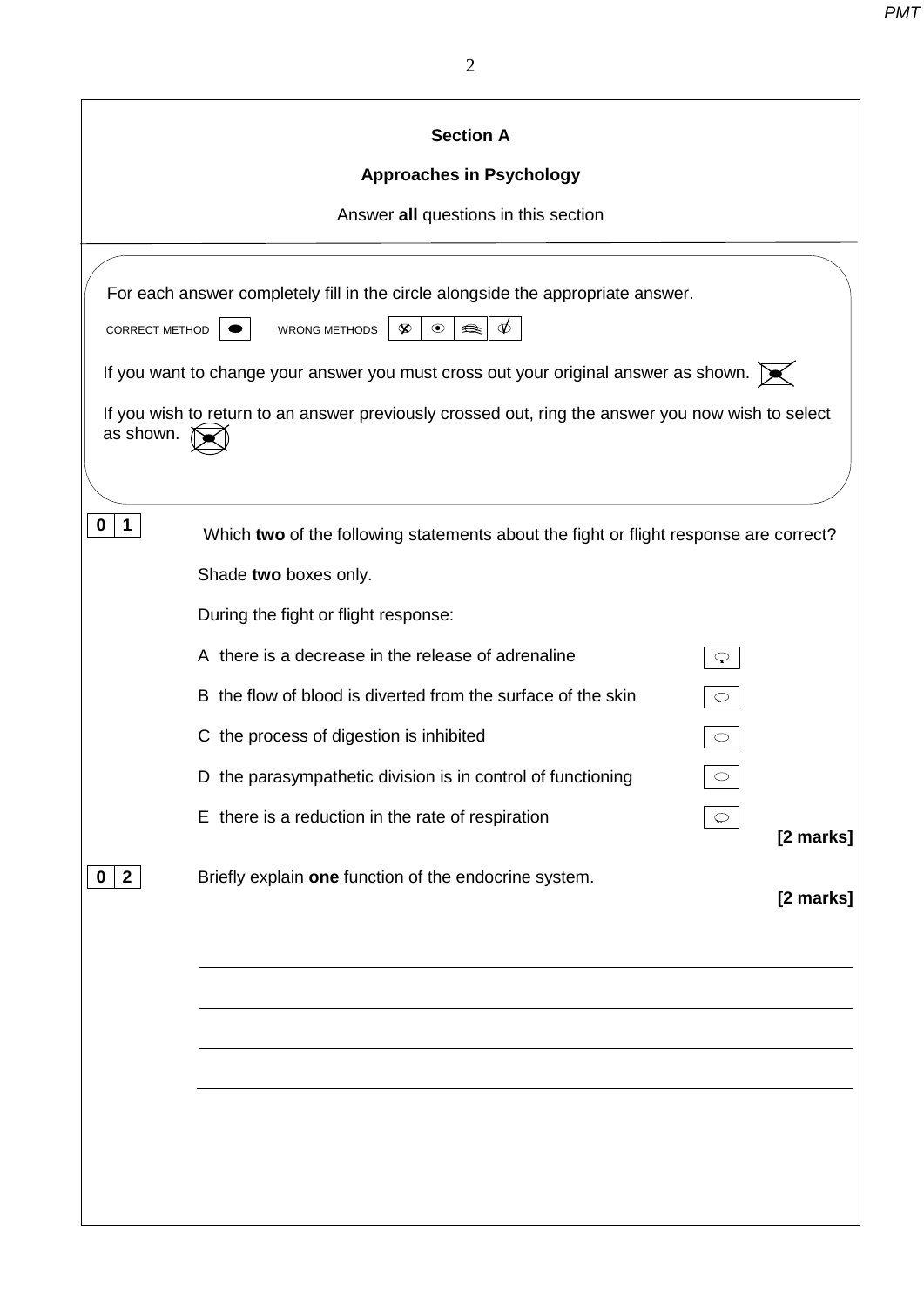| A cognitive psychologist investigating how memory works gave participants the same    |
|---------------------------------------------------------------------------------------|
| word list to recall in one of two conditions. All the words were of equal difficulty. |

**Condition 1**: Ten participants recalled the words in the same room in which they had learned the words.

**Condition 2**: Ten different participants recalled the words in a room that was not the same room as that in which they had learned the words.

The following results were obtained:

**0 3**

**Table 1: Mean values and standard deviations for Condition 1 and Condition 2 in a memory experiment.**

|                           | <b>Condition 1</b> | <b>Condition 2</b> |
|---------------------------|--------------------|--------------------|
| <b>Mean</b>               | 15.9               | 10.6               |
| <b>Standard deviation</b> | 3.78               | 1.04               |

Why are the standard deviation values found in the study above useful descriptive statistics for the cognitive psychologist?

|                                        |                                                                                  | [2 marks] |
|----------------------------------------|----------------------------------------------------------------------------------|-----------|
|                                        |                                                                                  |           |
|                                        |                                                                                  |           |
|                                        |                                                                                  |           |
|                                        |                                                                                  |           |
| $\mathbf 0$<br>$\overline{\mathbf{4}}$ | Outline one problem of studying internal mental processes like memory ability by |           |
|                                        | conducting experiments such as that described in Question 03 above.              | [2 marks] |
|                                        |                                                                                  |           |
|                                        |                                                                                  |           |
|                                        |                                                                                  |           |
|                                        |                                                                                  |           |
|                                        |                                                                                  |           |
|                                        |                                                                                  |           |
|                                        |                                                                                  |           |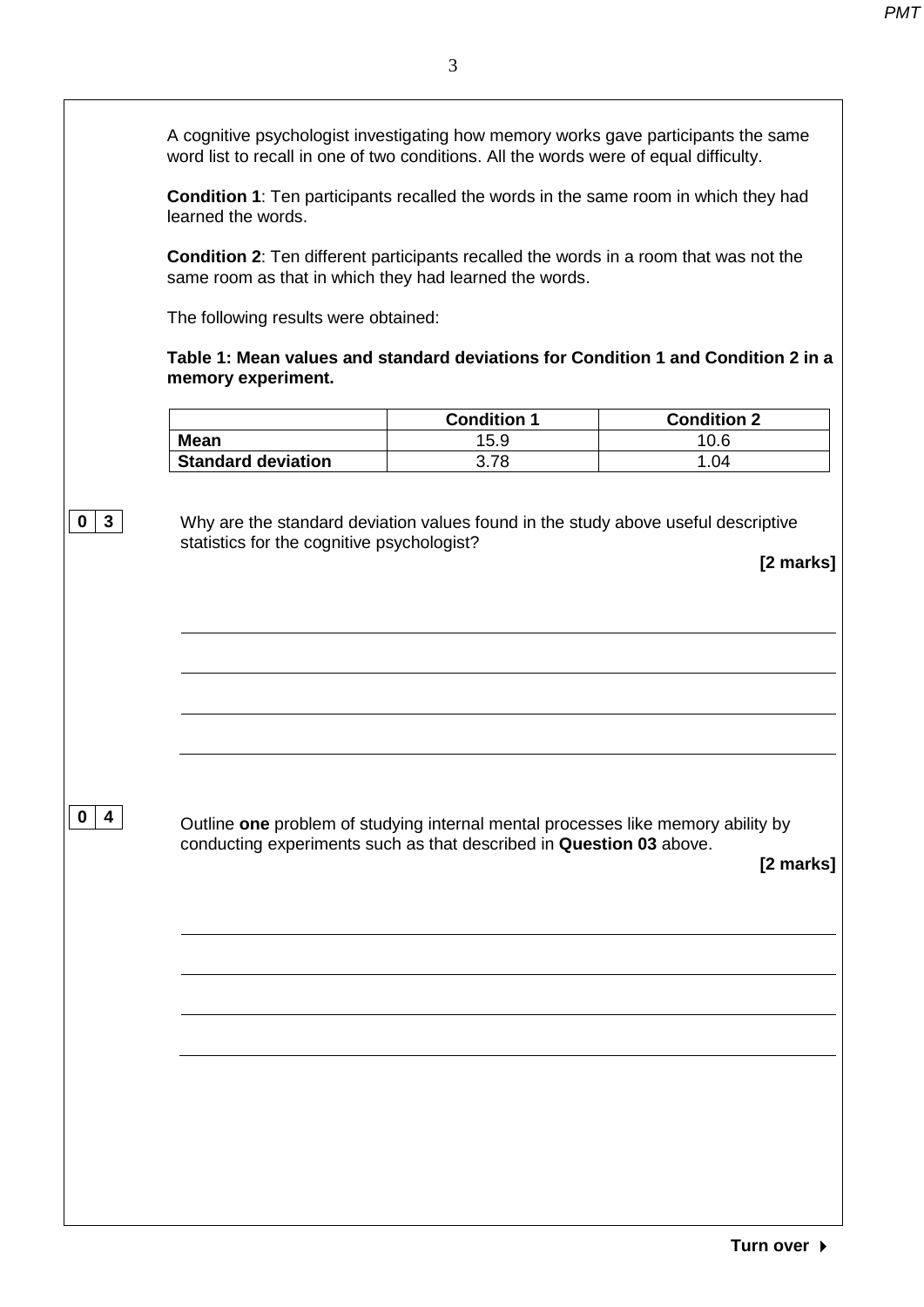| $5\phantom{.0}$<br>$\mathbf 0$ | Rita and Holly are identical twins who were separated at birth. When they finally met<br>each other at the age of 35, they were surprised at how different their personalities<br>were. Rita is much more social and out-going than Holly. |
|--------------------------------|--------------------------------------------------------------------------------------------------------------------------------------------------------------------------------------------------------------------------------------------|
|                                | Use your knowledge of genotype and phenotype to explain this difference in their                                                                                                                                                           |
|                                | personalities.<br>[4 marks]                                                                                                                                                                                                                |
|                                |                                                                                                                                                                                                                                            |
|                                |                                                                                                                                                                                                                                            |
|                                |                                                                                                                                                                                                                                            |
|                                |                                                                                                                                                                                                                                            |
|                                |                                                                                                                                                                                                                                            |
|                                |                                                                                                                                                                                                                                            |
|                                |                                                                                                                                                                                                                                            |
|                                |                                                                                                                                                                                                                                            |
|                                |                                                                                                                                                                                                                                            |
| $6\phantom{1}$<br>$\mathbf 0$  | Outline and evaluate the social learning theory approach. Refer to evidence in your                                                                                                                                                        |
|                                | answer.<br>[12 marks]                                                                                                                                                                                                                      |
|                                |                                                                                                                                                                                                                                            |
|                                |                                                                                                                                                                                                                                            |
|                                |                                                                                                                                                                                                                                            |
|                                |                                                                                                                                                                                                                                            |
|                                |                                                                                                                                                                                                                                            |
|                                |                                                                                                                                                                                                                                            |
|                                |                                                                                                                                                                                                                                            |
|                                |                                                                                                                                                                                                                                            |
|                                |                                                                                                                                                                                                                                            |
|                                |                                                                                                                                                                                                                                            |
|                                |                                                                                                                                                                                                                                            |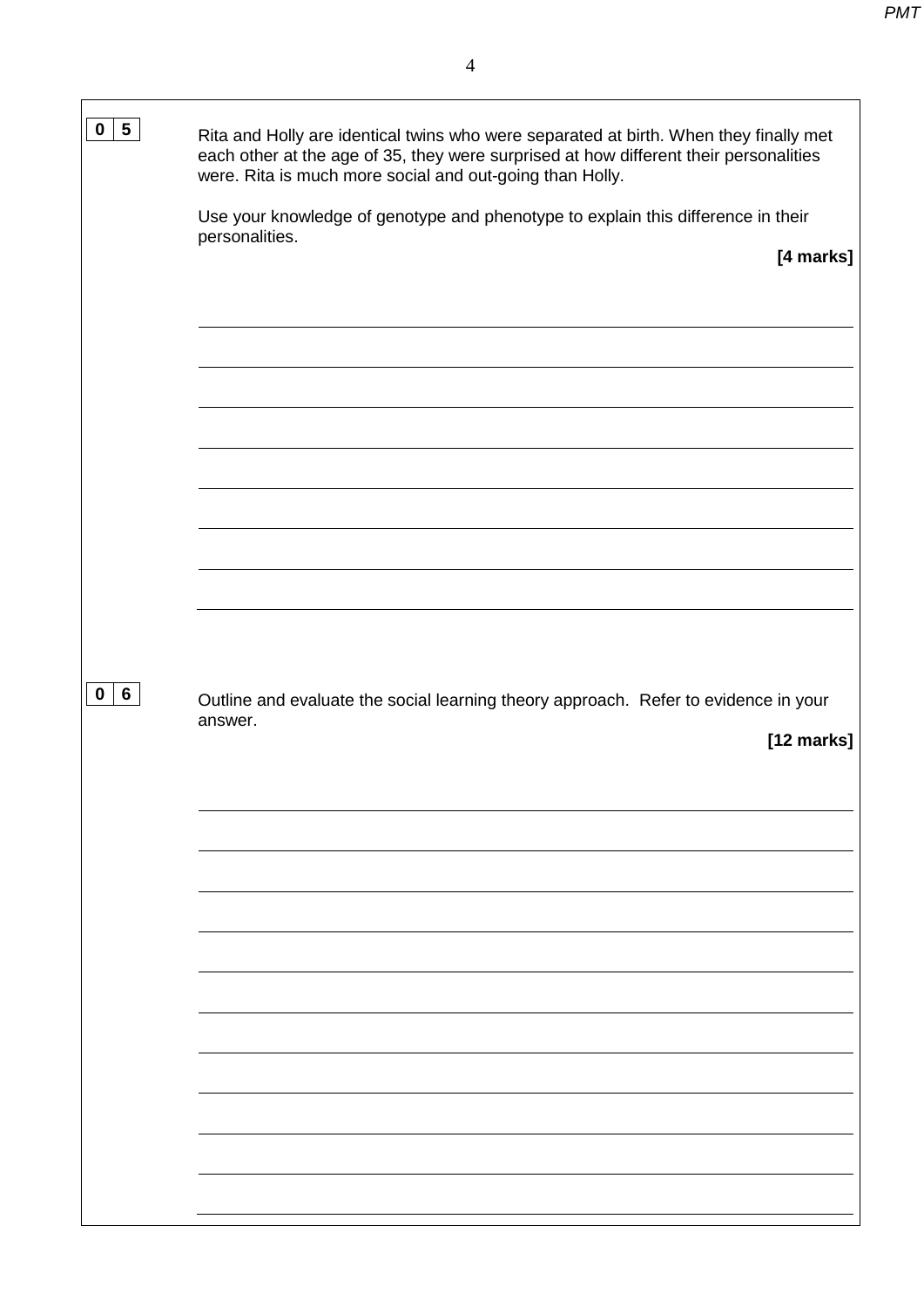**Extra space** 

**Turn over for next section**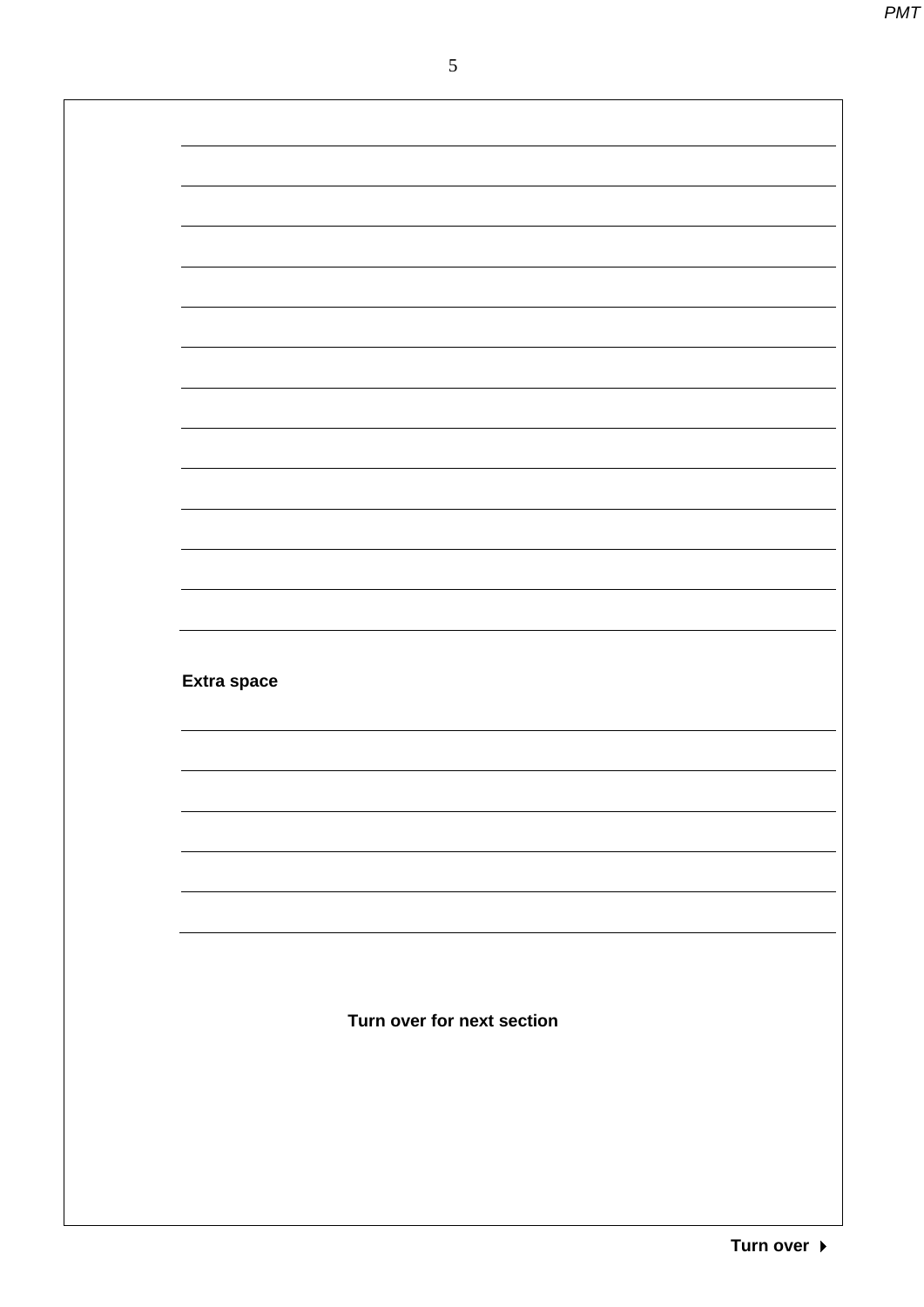|                               | <b>Section B</b>                                                                                                                                                                                                                                                                                                                                                                                                                                    |
|-------------------------------|-----------------------------------------------------------------------------------------------------------------------------------------------------------------------------------------------------------------------------------------------------------------------------------------------------------------------------------------------------------------------------------------------------------------------------------------------------|
|                               | Psychopathology                                                                                                                                                                                                                                                                                                                                                                                                                                     |
|                               | Answer all questions in this section                                                                                                                                                                                                                                                                                                                                                                                                                |
| $\overline{7}$<br>$\mathbf 0$ | What is meant by 'statistical infrequency' as a definition of abnormality?<br>[2 marks]                                                                                                                                                                                                                                                                                                                                                             |
|                               |                                                                                                                                                                                                                                                                                                                                                                                                                                                     |
|                               | Gavin describes his daily life.<br>'I sometimes get gripped with the thought that my family is in danger. In particular, I<br>worry about them being trapped in a house fire. I now find that I can only calm<br>myself if I check that every plug socket is switched off so an electrical fire couldn't<br>start. I used to switch each socket on and off, but now I have to press each switch<br>six times. It takes me ages to leave the house.' |
| 8<br>0                        | Outline two characteristics of obsessive-compulsive disorder. Refer to Gavin in your<br>answer.<br>[4 marks]                                                                                                                                                                                                                                                                                                                                        |
|                               |                                                                                                                                                                                                                                                                                                                                                                                                                                                     |
|                               |                                                                                                                                                                                                                                                                                                                                                                                                                                                     |
|                               |                                                                                                                                                                                                                                                                                                                                                                                                                                                     |
|                               |                                                                                                                                                                                                                                                                                                                                                                                                                                                     |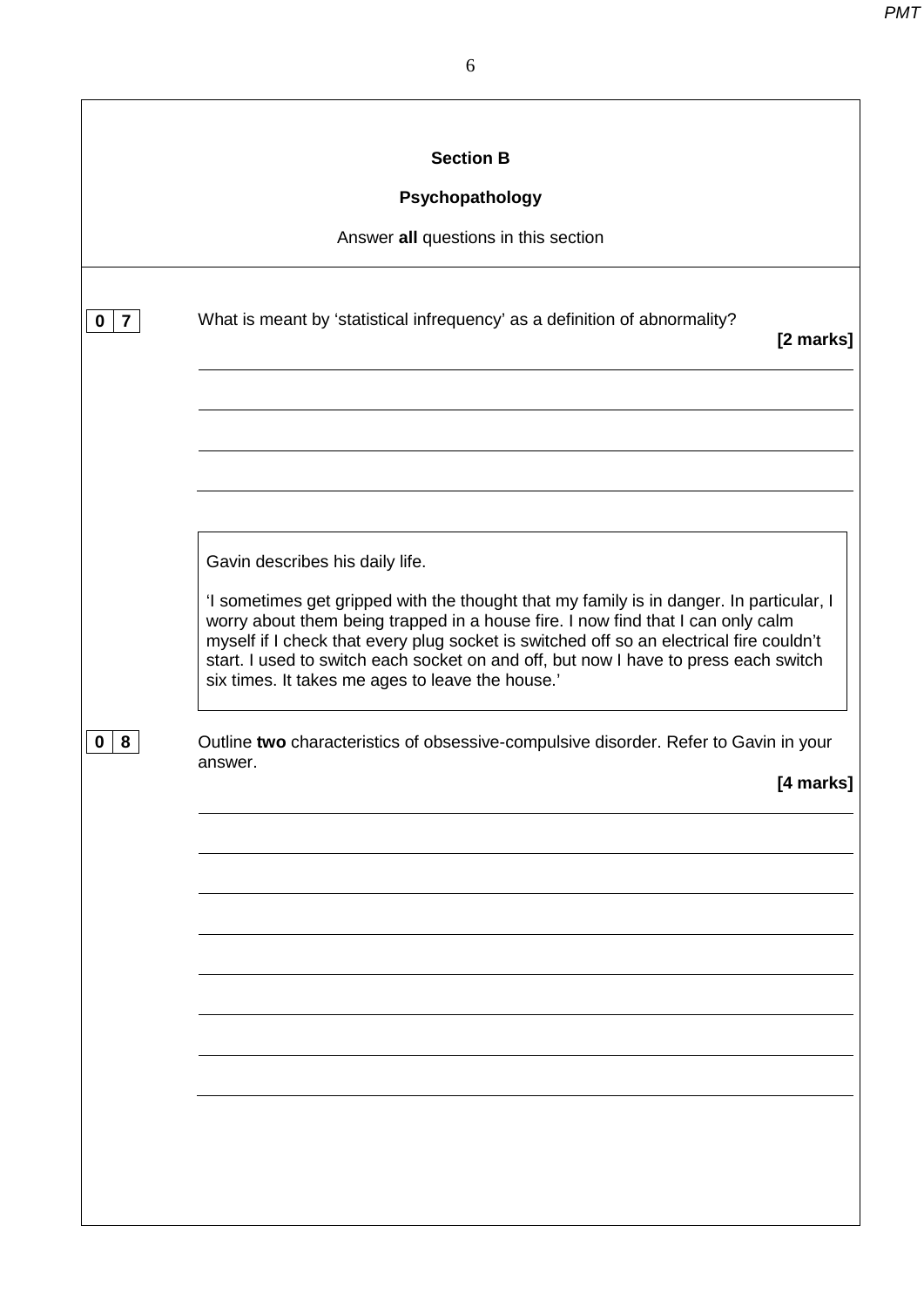| Read the item and then answer the question that follows. |  |
|----------------------------------------------------------|--|
|                                                          |  |

Tommy is six years old and has a phobia about birds. His mother is worried because he now refuses to go outside. She says, 'Tommy used to love playing in the garden and going to the park to play football with his friends, but he is spending more and more time watching TV and on the computer.'

**0 9**

A psychologist has suggested treating Tommy's fear of birds using systematic desensitisation. Explain how this procedure could be used to help Tommy overcome his phobia.

**[4 marks]**

**Turn over for the next question**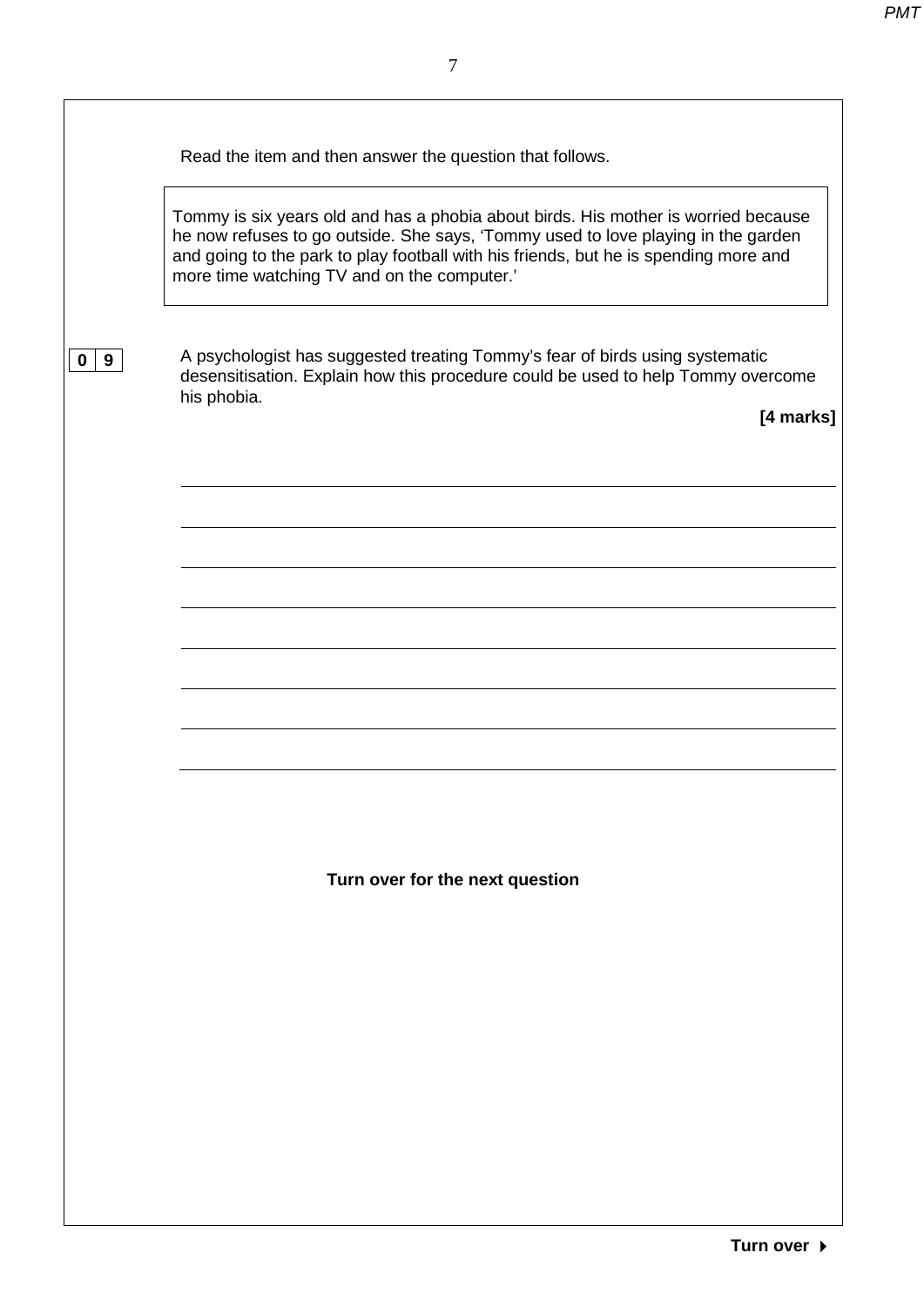| 1 0                        | Explain why systematic desensitisation might be more ethical than using flooding to<br>treat Tommy's phobia.<br>[2 marks] |
|----------------------------|---------------------------------------------------------------------------------------------------------------------------|
|                            |                                                                                                                           |
| $\mathbf 1$<br>$\mathbf 1$ | Outline and evaluate at least one cognitive approach to explaining depression.<br>[12 marks]                              |
|                            |                                                                                                                           |
|                            |                                                                                                                           |
|                            |                                                                                                                           |
|                            |                                                                                                                           |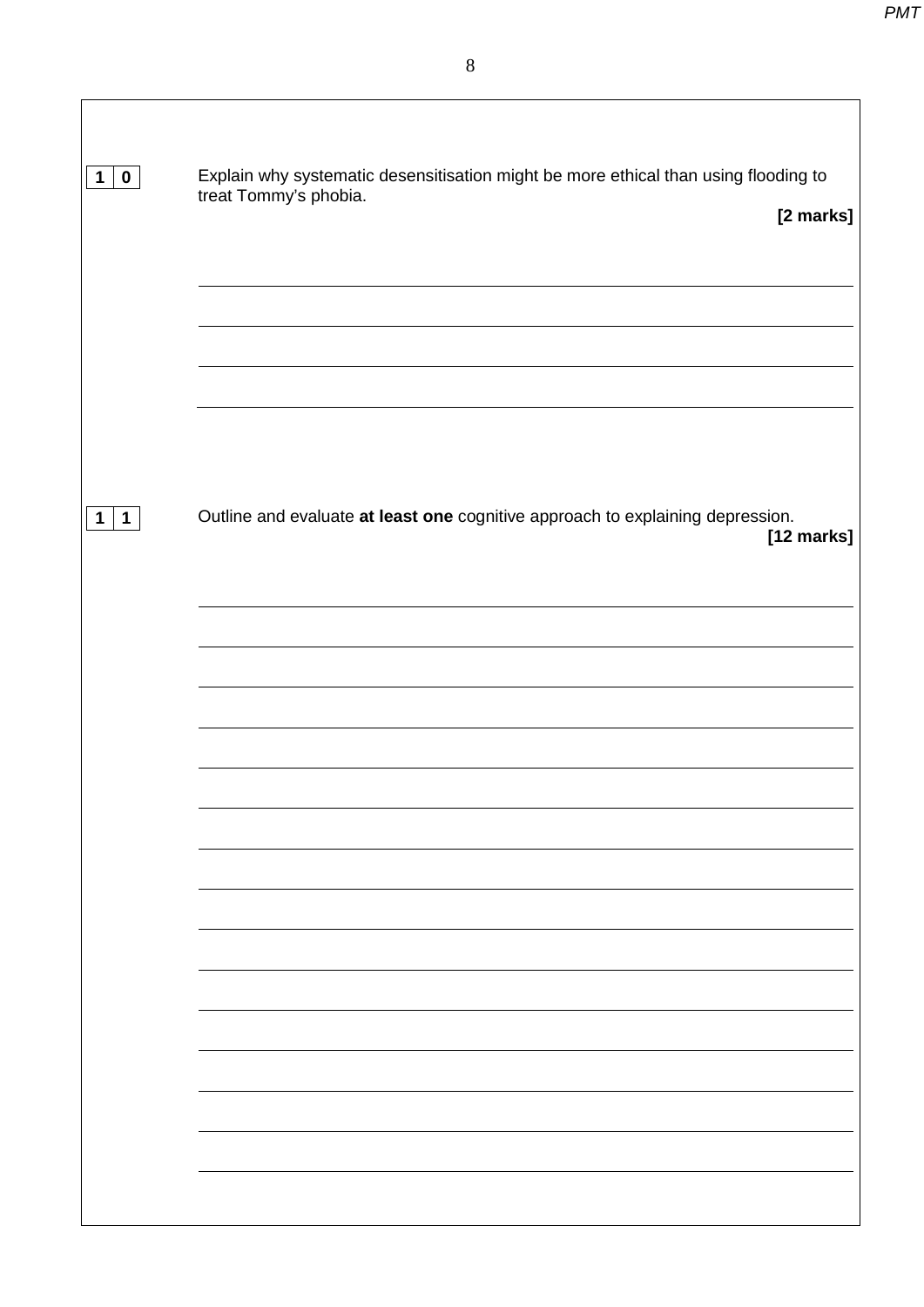9

| <b>Extra Space</b> |                            |  |
|--------------------|----------------------------|--|
|                    |                            |  |
|                    |                            |  |
|                    |                            |  |
|                    |                            |  |
|                    |                            |  |
|                    |                            |  |
|                    | Turn over for next section |  |
|                    |                            |  |
|                    |                            |  |
|                    |                            |  |
|                    |                            |  |
|                    |                            |  |
|                    |                            |  |
|                    |                            |  |
|                    |                            |  |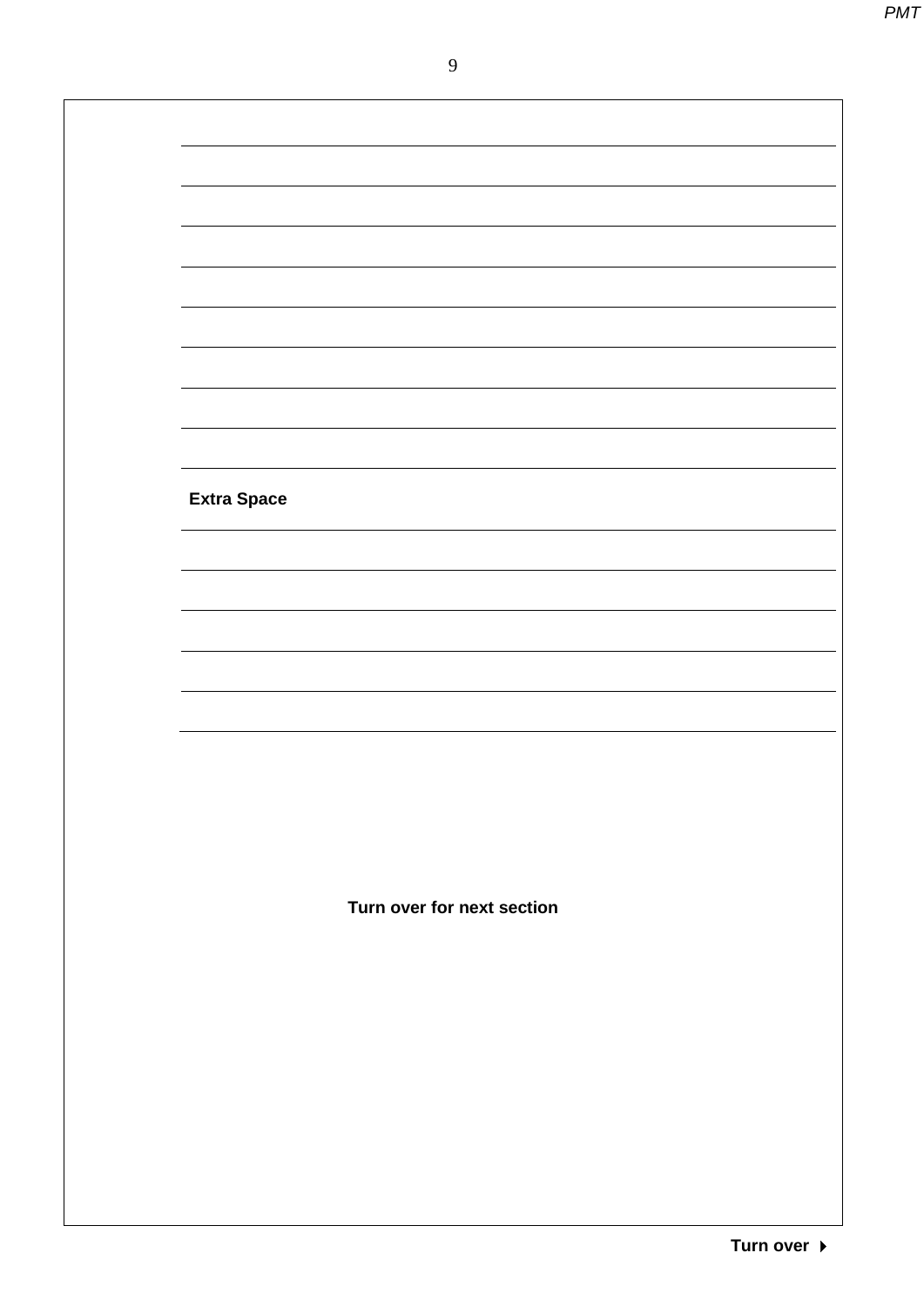|              |                                                          | <b>Section C</b>                                                                                                                                                                                                                                                                                                                                  |
|--------------|----------------------------------------------------------|---------------------------------------------------------------------------------------------------------------------------------------------------------------------------------------------------------------------------------------------------------------------------------------------------------------------------------------------------|
|              |                                                          | <b>Research Methods</b>                                                                                                                                                                                                                                                                                                                           |
|              |                                                          | Answer all questions in this section                                                                                                                                                                                                                                                                                                              |
| $\mathbf{2}$ | Read the item and then answer the questions that follow. |                                                                                                                                                                                                                                                                                                                                                   |
|              | 20-years-old to 60-years-old.                            | Two researchers obtained a sample of ten people whose ages ranged from                                                                                                                                                                                                                                                                            |
|              | was written for the confederate to introduce.            | Each participant was asked to take part in a discussion of social care issues. This<br>included discussion about who should pay for social care for elderly people and<br>how to deal with people struggling with mental health problems. A confederate of<br>the researchers was given a script to follow in which a series of discussion points |
|              | minutes.                                                 | Each participant then came into a room individually and the discussion with the<br>confederate took place. The maximum time allowed for a discussion was 30                                                                                                                                                                                       |
|              |                                                          |                                                                                                                                                                                                                                                                                                                                                   |
|              | participants' attitudes towards social care issues.      | The researchers observed the discussions between the confederate and<br>participants and rated the active engagement of the participants in the discussion.<br>The ratings were between 1, (not at all interested) and 20, (extremely interested.)<br>The researchers believed that the rating provided a measurement of the                      |
|              | The following data were obtained in the study:           |                                                                                                                                                                                                                                                                                                                                                   |
|              |                                                          | Table 2: The relationship between age and attitude to social care                                                                                                                                                                                                                                                                                 |
|              | Age of                                                   | Attitude to social care issues                                                                                                                                                                                                                                                                                                                    |
|              | participant                                              | rating                                                                                                                                                                                                                                                                                                                                            |
|              | 21                                                       | 5                                                                                                                                                                                                                                                                                                                                                 |
|              | 23                                                       | 3                                                                                                                                                                                                                                                                                                                                                 |
|              | 34                                                       | 8                                                                                                                                                                                                                                                                                                                                                 |
|              | 36                                                       | 12                                                                                                                                                                                                                                                                                                                                                |
|              | 40                                                       | 10                                                                                                                                                                                                                                                                                                                                                |
|              | 47                                                       | 13                                                                                                                                                                                                                                                                                                                                                |
|              | 52                                                       | 17                                                                                                                                                                                                                                                                                                                                                |
|              | 53                                                       | 15                                                                                                                                                                                                                                                                                                                                                |
|              | 58<br>60                                                 | 18<br>20                                                                                                                                                                                                                                                                                                                                          |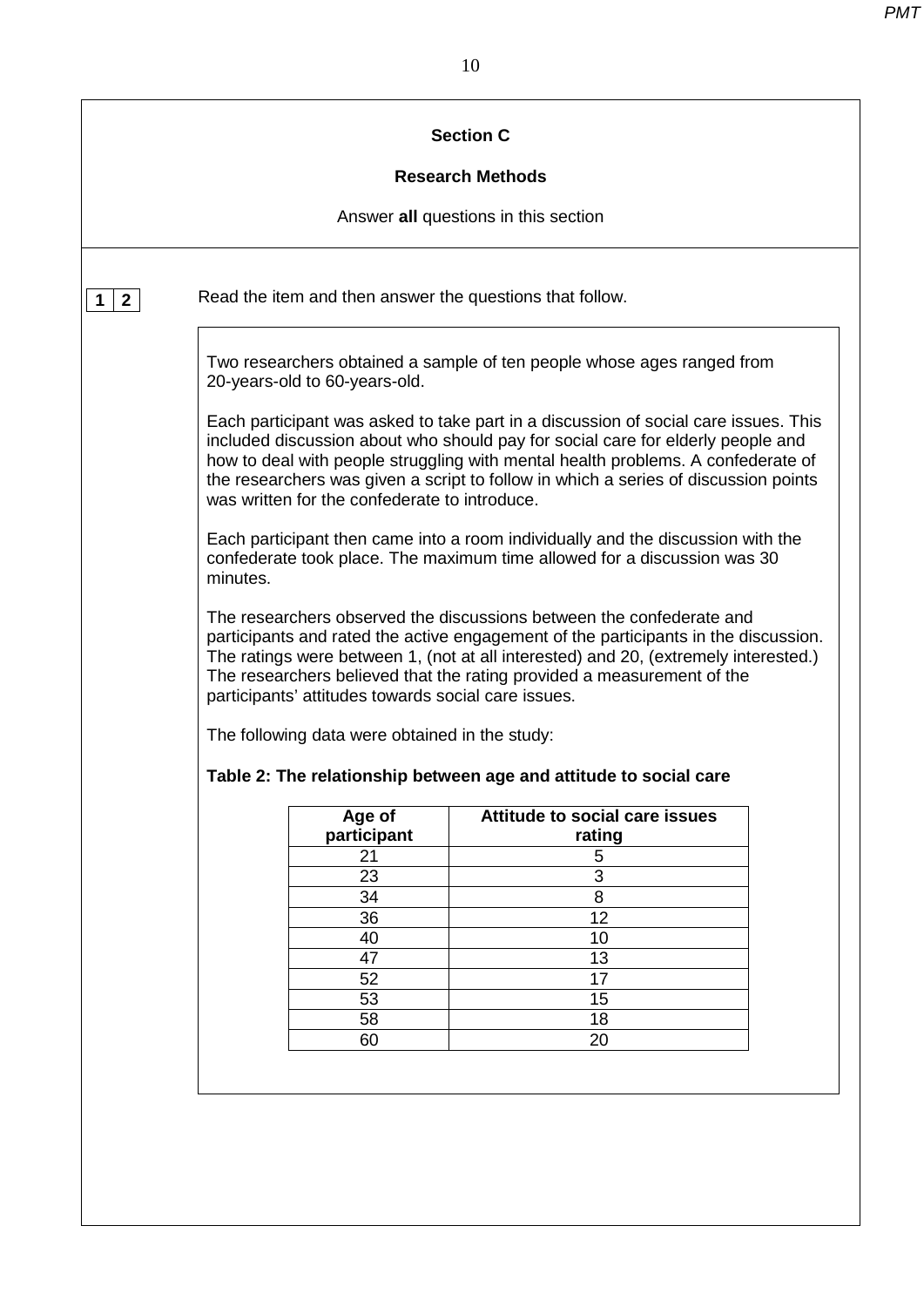|  | You do not need to give your display a title. |  | [3 marks] |
|--|-----------------------------------------------|--|-----------|
|  |                                               |  |           |
|  |                                               |  |           |
|  |                                               |  |           |
|  |                                               |  |           |
|  |                                               |  |           |
|  |                                               |  |           |
|  |                                               |  |           |
|  |                                               |  |           |
|  |                                               |  |           |
|  |                                               |  |           |
|  |                                               |  |           |
|  |                                               |  |           |
|  |                                               |  |           |
|  |                                               |  |           |
|  |                                               |  |           |
|  |                                               |  |           |
|  |                                               |  |           |
|  |                                               |  |           |
|  |                                               |  |           |
|  |                                               |  |           |
|  |                                               |  |           |
|  |                                               |  |           |
|  |                                               |  |           |
|  |                                               |  |           |
|  |                                               |  |           |
|  |                                               |  |           |
|  |                                               |  |           |
|  |                                               |  |           |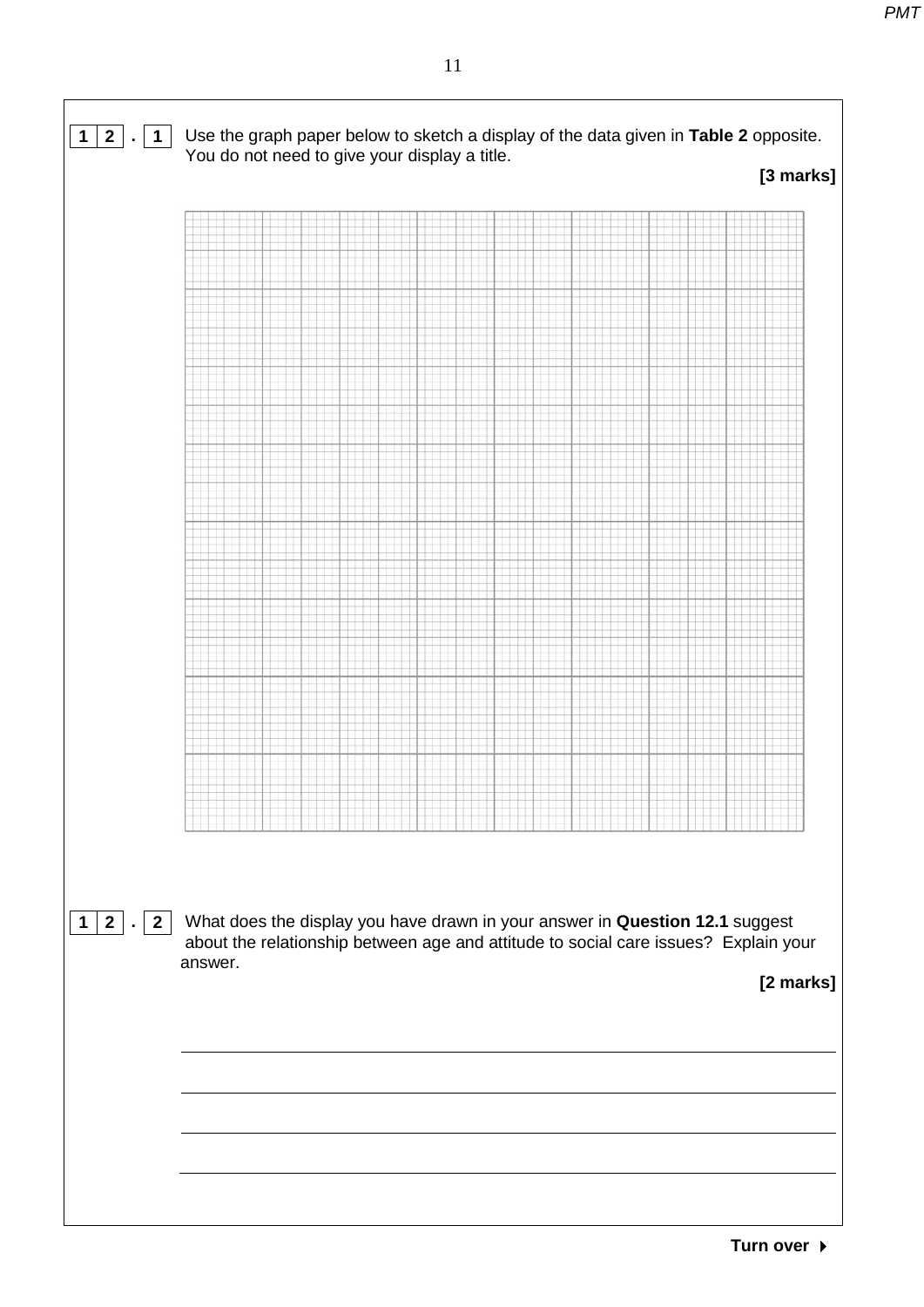| $2$ .<br>$\mathbf{3}$<br>$\mathbf{1}$ | The researchers rated the active engagement of the participants in the discussion on<br>social care. They used this rating as a measure of each participant's attitude to social<br>care issues. |
|---------------------------------------|--------------------------------------------------------------------------------------------------------------------------------------------------------------------------------------------------|
|                                       | Briefly explain how investigator effects might have occurred in this study.<br>[2 marks]                                                                                                         |
|                                       |                                                                                                                                                                                                  |
|                                       |                                                                                                                                                                                                  |
| $\mathbf{2}$<br>1<br>4                | Outline how the researchers could have avoided investigator effects having an impact<br>on the study.<br>[2 marks]                                                                               |
|                                       |                                                                                                                                                                                                  |
|                                       |                                                                                                                                                                                                  |
|                                       |                                                                                                                                                                                                  |
|                                       |                                                                                                                                                                                                  |
|                                       |                                                                                                                                                                                                  |
|                                       |                                                                                                                                                                                                  |
|                                       |                                                                                                                                                                                                  |
|                                       |                                                                                                                                                                                                  |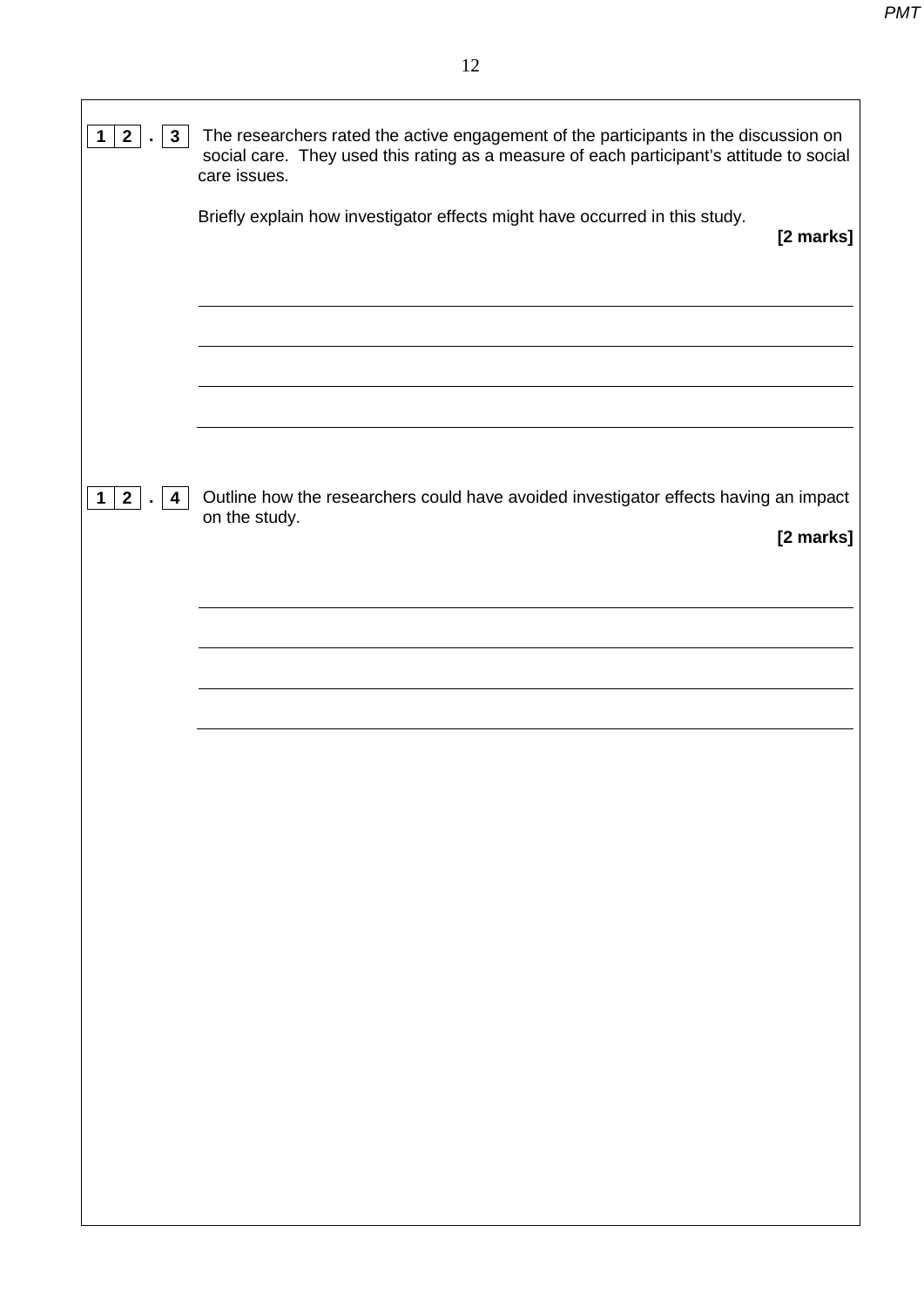| 1 2 . 5                 | The researchers thought it might be interesting to investigate further the attitudes of<br>the participants in the study. They decided to interview each participant. The<br>researchers devised a questionnaire in order to collect the data they required. The<br>questionnaire included both open and closed questions.<br>Briefly discuss the benefits for the researchers of using both closed and open<br>questions on their questionnaire about attitudes to social care.<br>[4 marks] |
|-------------------------|-----------------------------------------------------------------------------------------------------------------------------------------------------------------------------------------------------------------------------------------------------------------------------------------------------------------------------------------------------------------------------------------------------------------------------------------------------------------------------------------------|
|                         |                                                                                                                                                                                                                                                                                                                                                                                                                                                                                               |
|                         |                                                                                                                                                                                                                                                                                                                                                                                                                                                                                               |
|                         |                                                                                                                                                                                                                                                                                                                                                                                                                                                                                               |
|                         |                                                                                                                                                                                                                                                                                                                                                                                                                                                                                               |
| $2$ .<br>6 <sup>1</sup> | Write one question that you think the researchers might have put on their<br>questionnaire. Explain which type of question you have written and why you think this<br>would be a suitable question for this study.<br>[3 marks]                                                                                                                                                                                                                                                               |
|                         |                                                                                                                                                                                                                                                                                                                                                                                                                                                                                               |
|                         |                                                                                                                                                                                                                                                                                                                                                                                                                                                                                               |
|                         |                                                                                                                                                                                                                                                                                                                                                                                                                                                                                               |
|                         |                                                                                                                                                                                                                                                                                                                                                                                                                                                                                               |
|                         |                                                                                                                                                                                                                                                                                                                                                                                                                                                                                               |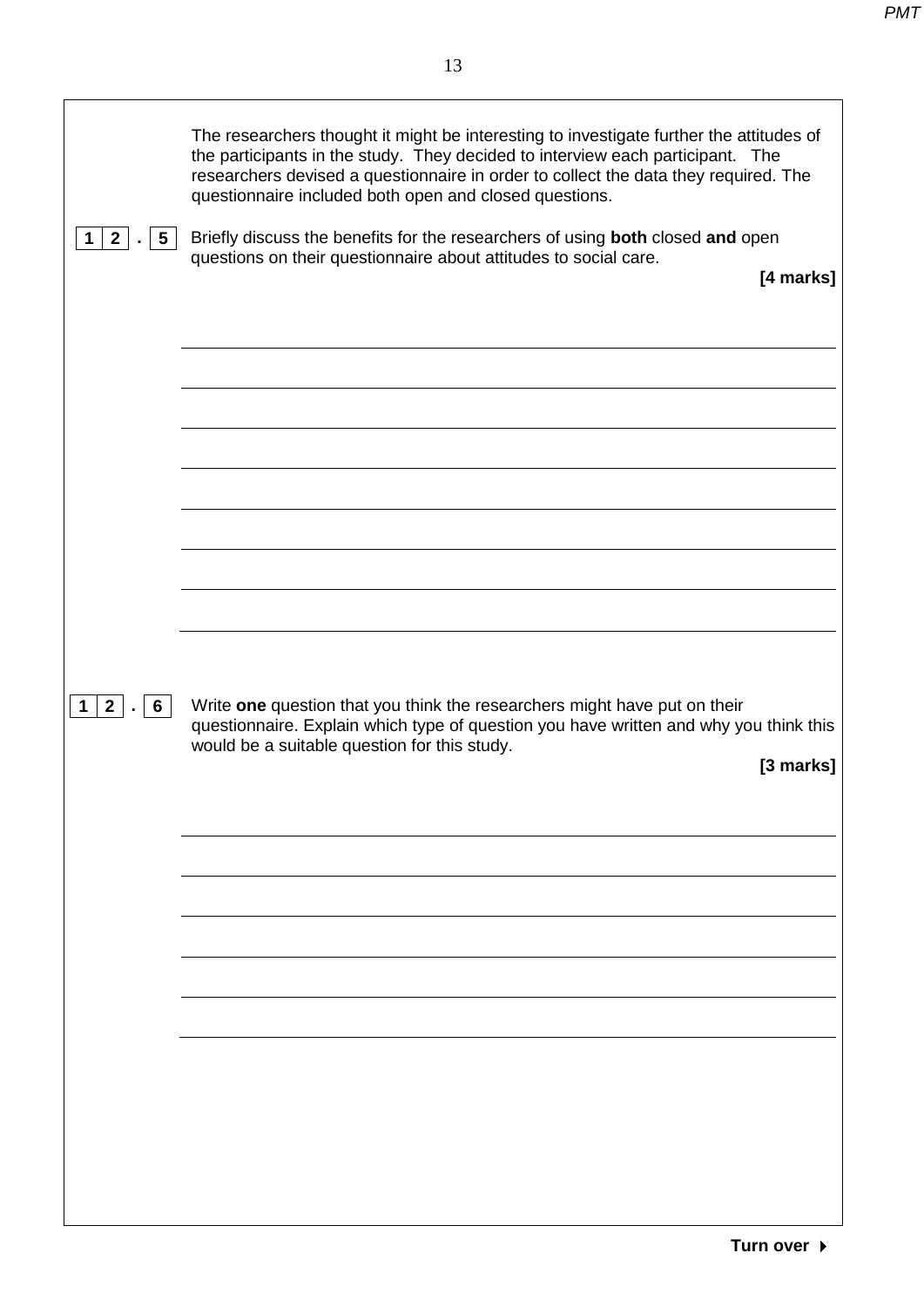|                                                      | The researchers have obtained both qualitative and quantitative data in the                     |
|------------------------------------------------------|-------------------------------------------------------------------------------------------------|
|                                                      | observations and interviews they have conducted.                                                |
| $2 \mid$<br>$\overline{7}$<br>$\mathbf{1}$<br>$\sim$ | Identify the qualitative and quantitative data collected in this study. Explain your<br>answer. |
|                                                      | [4 marks]                                                                                       |
|                                                      |                                                                                                 |
|                                                      |                                                                                                 |
|                                                      |                                                                                                 |
|                                                      |                                                                                                 |
|                                                      |                                                                                                 |
|                                                      |                                                                                                 |
|                                                      |                                                                                                 |
|                                                      |                                                                                                 |
|                                                      |                                                                                                 |
| 1 2 .<br>8                                           | Explain how the researchers should have addressed two ethical issues in the                     |
|                                                      | investigation.<br>[4 marks]                                                                     |
|                                                      |                                                                                                 |
|                                                      |                                                                                                 |
|                                                      |                                                                                                 |
|                                                      |                                                                                                 |
|                                                      |                                                                                                 |
|                                                      |                                                                                                 |
|                                                      |                                                                                                 |
|                                                      |                                                                                                 |
|                                                      |                                                                                                 |
|                                                      | <b>END OF QUESTIONS</b>                                                                         |
|                                                      |                                                                                                 |
|                                                      |                                                                                                 |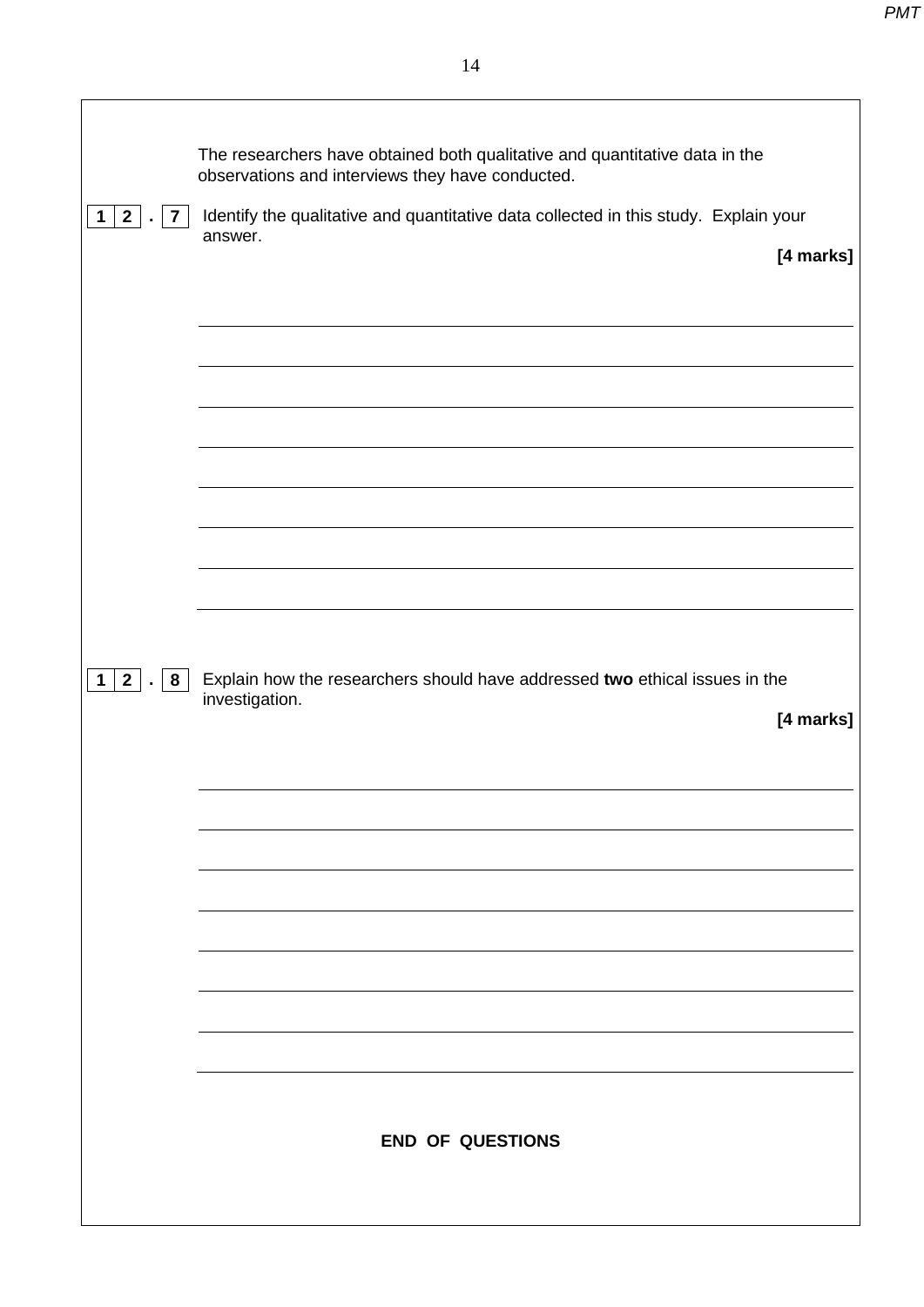